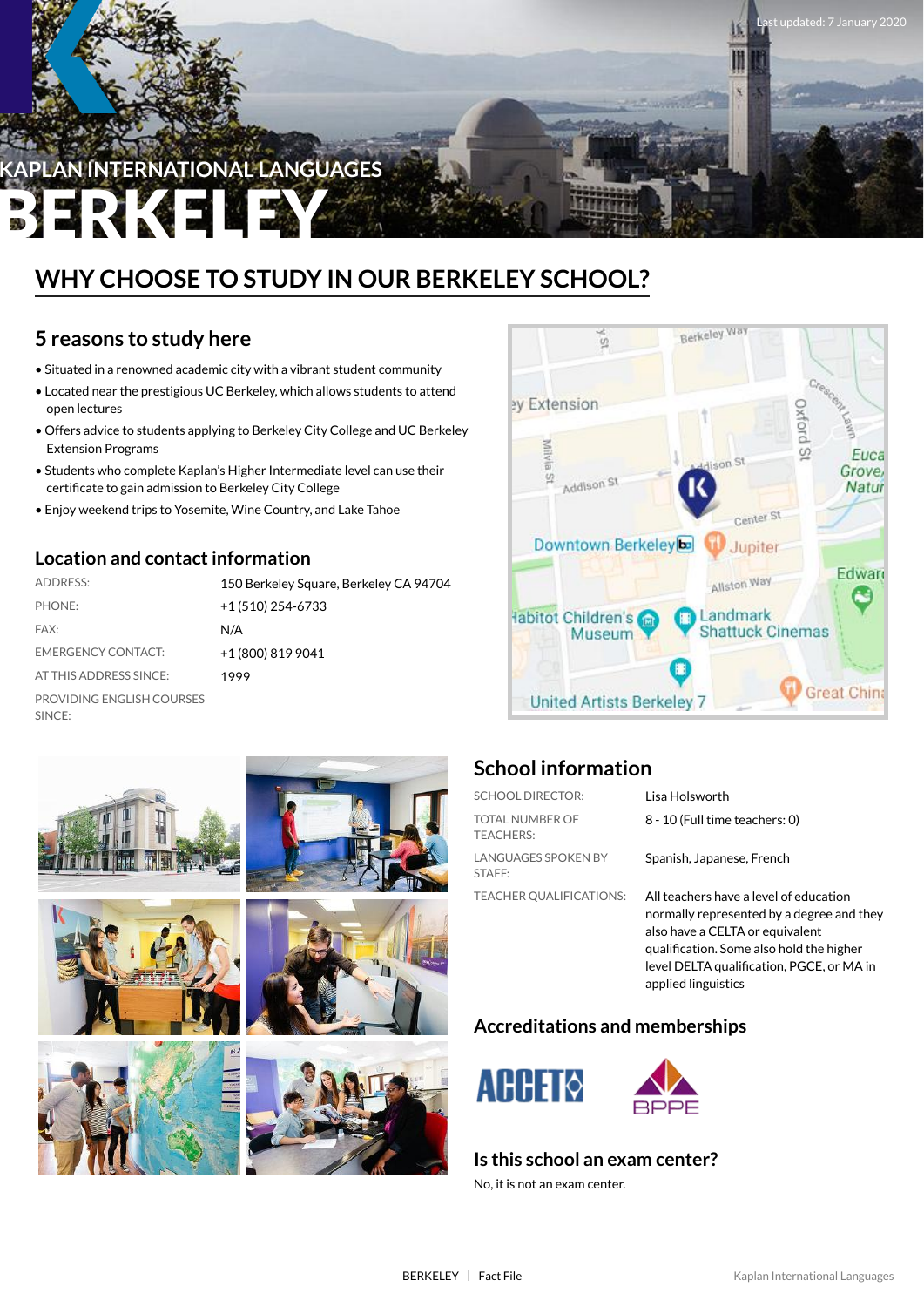### **ABOUT THE SCHOOL**

| NUMBER OF BUILDINGS:        |   |
|-----------------------------|---|
| NUMBER OF FLOORS:           | 4 |
| TOTAL NUMBER OF CLASSROOMS: | 8 |
| <b>SCHOOL FACILITIES:</b>   |   |

WHEELCHAIR / DISABLED ACCESS: Yes EXTRA COST OF FACILITIES: No EXTRA COST OF OTHER SERVICES: See our price list NUMBER OF COMPUTERS AVAILABLE: 15 LEVELS OF ENGLISH OFFERED: All levels

| $\overline{4}$                                                                                                |
|---------------------------------------------------------------------------------------------------------------|
| 8                                                                                                             |
| Elevator, air conditioning, heating, Wi-Fi, computer lab/multimedia center, library, self study center, games |
| room, student lounge / common room                                                                            |

OTHER SERVICES PROVIDED: Accommodation, Airport transfer, University Placement Service, Medical Insurance

FIRST DAY AT SCHOOL: Orientation starts every Monday at 10:00. This includes a placement test, meet and greet with staff, school area tour, and the distribution of class timetables. On their first day, students are expected to bring thier passport, I-20, a pen, some paper, proof of medical insurance, and money for lunch. Orientation for iGrad courses starts at 11:45.



#### **SAMPLE CLASS TIMETABLE**

| <b>Morning</b> |                 | Afternoon |     |
|----------------|-----------------|-----------|-----|
| CLASS:         | $09:00 - 10:30$ | CLASS:    | N/A |
| <b>BRFAK:</b>  | $10:30 - 10:45$ | BREAK:    | N/A |
| CLASS:         | $10:45 - 12:15$ | CLASS:    | N/A |

#### **SAMPLE SPECIFIC SKILLS CLASS TIMETABLE**

| <b>Morning class</b> | Afternoon class      |
|----------------------|----------------------|
| (Monday to Thursday) | (Monday to Thursday) |
| 13:00 - 14:30        | $13:00 - 14:30$      |

#### **SCHOOL MATERIALS**

MATERIALS PROVIDED FOR STUDENTS:

K+ curriculum, K +notes, K +tools, K +eXtra, Chromebooks, Interactive whiteboards

IS THERE A BOOK DEPOSIT?

No

IS THERE A MATERIALS FEE?

No



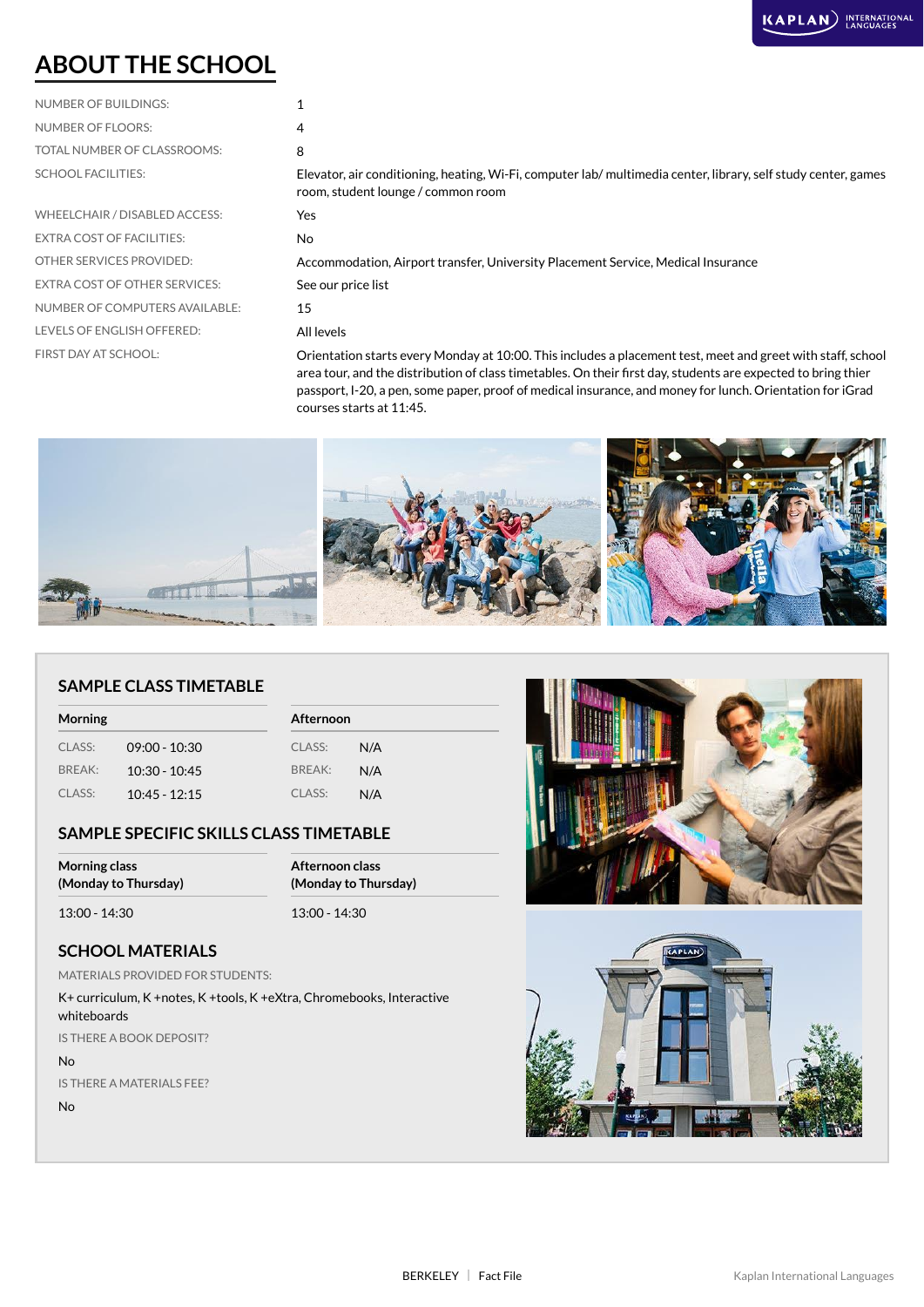#### **Courses and students**

COURSES PROVIDED AT THIS SCHOOL: General English, Semi-Intensive English, Intensive English, Academic Year, Academic Semester, TOEFL IBT & Academic English Exam Preparation, GMAT/ GRE Exam Preparation

| SPECIAL / EXTRA COURSES PROVIDED:           | N/A                                                                                         |
|---------------------------------------------|---------------------------------------------------------------------------------------------|
| AVERAGE NUMBER OF STUDENTS PER CLASS: 11-15 |                                                                                             |
| MINIMUM AGE OF STUDENTS:                    | 16                                                                                          |
| AVERAGE AGE OF STUDENTS:                    | 18–21                                                                                       |
| STUDENTS PER AGE GROUP:                     | 18-21: 30.00% / 22-25: 30% / 26-30: 30% / Over 30: 10%                                      |
| TOP 10 STUDENT NATIONALITIES:               | China, Saudi Arabia, South Korea, Japan, Taiwan, France, Turkey, Brazil, Colombia, Thailand |

### **School location and transport**

|                                        | By foot    | By bike   | By bus     | By subway/train |
|----------------------------------------|------------|-----------|------------|-----------------|
| Time to the nearest café / restaurant: | 1 minute   | N/A       | N/A        | N/A             |
| Time to the nearest supermarket:       | 15 minutes | 5 minutes | 5 minutes  | 5 minutes       |
| Time to the nearest post office:       | 3 minutes  | 1 minute  | N/A        | N/A             |
| Time to the nearest ATM / bank:        | 1 minute   | N/A       | N/A        | N/A             |
| Time to the nearest sports center:     | 1 minute   | 1 minute  | 2 minutes  | N/A             |
| Time to the nearest hospital:          | 15 minutes | 5 minutes | 10 minutes | N/A             |
| Time to the city center:               | 1 minute   | N/A       | N/A        | N/A             |



#### **AIRPORT TRANSPORT**

| <b>CLOSEST AIRPORT:</b> | <b>Oakland International Airport</b> |
|-------------------------|--------------------------------------|
|-------------------------|--------------------------------------|

| Line or Number | Cost | <b>Duration</b> |
|----------------|------|-----------------|
| N/A            | N/A  | N/A             |
| <b>BART</b>    | \$10 | 60 minutes      |
| N/A            | N/A  | N/A             |
|                |      |                 |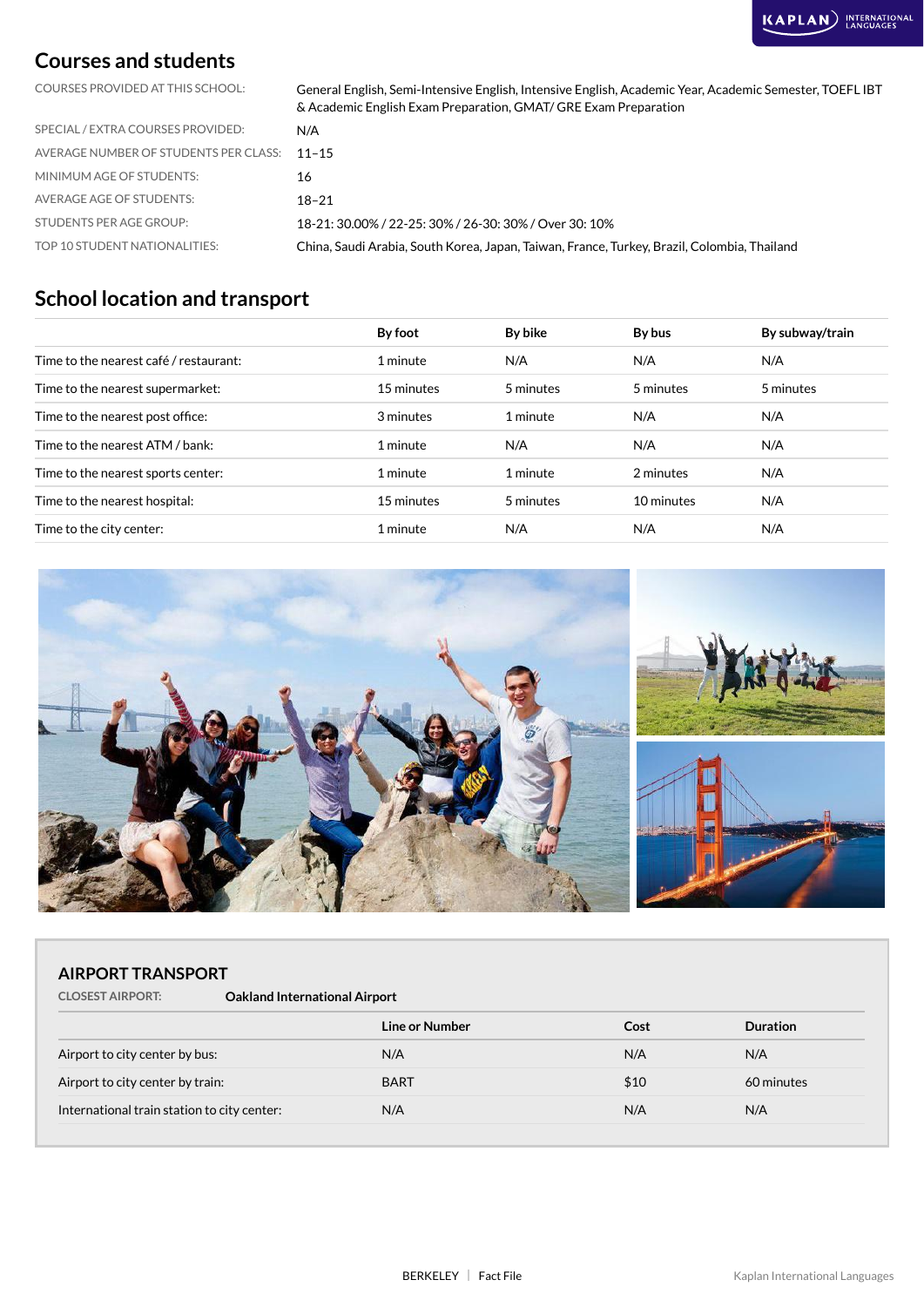### **ABOUT BERKELEY**

| NAME OF LOCATION:                  | <b>Berkeley</b>                                                                                                                                                                                                                                                                                                                                                                                                                    |
|------------------------------------|------------------------------------------------------------------------------------------------------------------------------------------------------------------------------------------------------------------------------------------------------------------------------------------------------------------------------------------------------------------------------------------------------------------------------------|
| <b>FAMOUS LANDMARKS:</b>           | <b>UC Berkeley</b>                                                                                                                                                                                                                                                                                                                                                                                                                 |
| CUISINES WITHIN A 20-MINUTE WALK:  | American, British, Chinese, European, French, Greek, Indian, Italian, Japanese, Mexican, Middle Eastern,<br>Seafood, Spanish, Thai, Turkish, Vegetarian                                                                                                                                                                                                                                                                            |
| TRANSPORT WITHIN A 10-MINUTE WALK: | <b>Bus</b>                                                                                                                                                                                                                                                                                                                                                                                                                         |
| TOP 5 REASONS TO CHOOSE THIS CITY: | Situated close to the prestigious UC Berkeley campus, a wide selection of great food to chose from, plenty<br>of great local beer, a number of live music venues nearby, a diverse community of local students                                                                                                                                                                                                                     |
| WHAT MAKES THIS CITY UNIQUE?       | Student-friendly city                                                                                                                                                                                                                                                                                                                                                                                                              |
| ALTERNATIVE THINGS TO DO:          | Tour the craft breweries, explore the local museums, check out the Pacific Film Archive                                                                                                                                                                                                                                                                                                                                            |
| CITY PERSONALITY:                  | Academic, active, active nightlife, alternative, artistic, bike-friendly, bookstores, charming, coffee haven,<br>creative, cultural, diverse, eco-friendly, famous, food trucks, foodie scene, friendly, galleries, green, hiking,<br>historical, iconic landmarks, independent, laid-back, museums, music, natural landscape, ocean views,<br>picturesque, small town experience, sports scene, unique, university town, youthful |
|                                    |                                                                                                                                                                                                                                                                                                                                                                                                                                    |

#### **Examples of nearby cities to visit**

| <b>SAN FRANCISCO</b> | Travel time: 25 minutes, price of return ticket: \$8 |
|----------------------|------------------------------------------------------|
| <b>OAKLAND</b>       | Travel time: 10 minutes, price of return ticket: \$5 |

### **Regular social activities**

| <b>BOWLING</b>                       | $$10-20$ |
|--------------------------------------|----------|
| <b>SOCCER</b>                        | Free     |
| PING-PONG                            | Free     |
| A'S BASEBALL GAME                    | \$15     |
| UC BERKELEY FOOTBALL GAME            | \$50     |
| UC BERKELEY BASKETBALL GAME          | \$20     |
| SAN FRANCISCO BAY CRUISE TO ALCATRAZ | \$35     |

### **Typical 2-week social schedule**

| Days       | <b>First week</b>    | Second week           |
|------------|----------------------|-----------------------|
| <b>MON</b> | Welcome new students | Welcome new students  |
| TUF        | UC Berkeley tour     | UC Berkeley tour      |
| <b>WFD</b> | <b>Bowling</b>       | Soccer game           |
| THU        | Movies               | Ping-pong competition |
| <b>FRI</b> | Sports game          | Live music            |
| <b>SAT</b> | Festival             | Festival              |

Number of Social activities per week: 5



#### **LIVING COST (SAMPLE PRICES FOR ITEMS IN THIS CITY)**

- Bottle of water: \$4 Coffee: \$5 Can of coke: \$3
- Meal out for two: \$50 **Takeaway pizza: \$30** Sandwich: \$8
- 
- Cinema ticket: \$18
- 
- 
- Local bus ticket: \$3 Local train ticket: \$5 Bike rental: \$25
- 
- -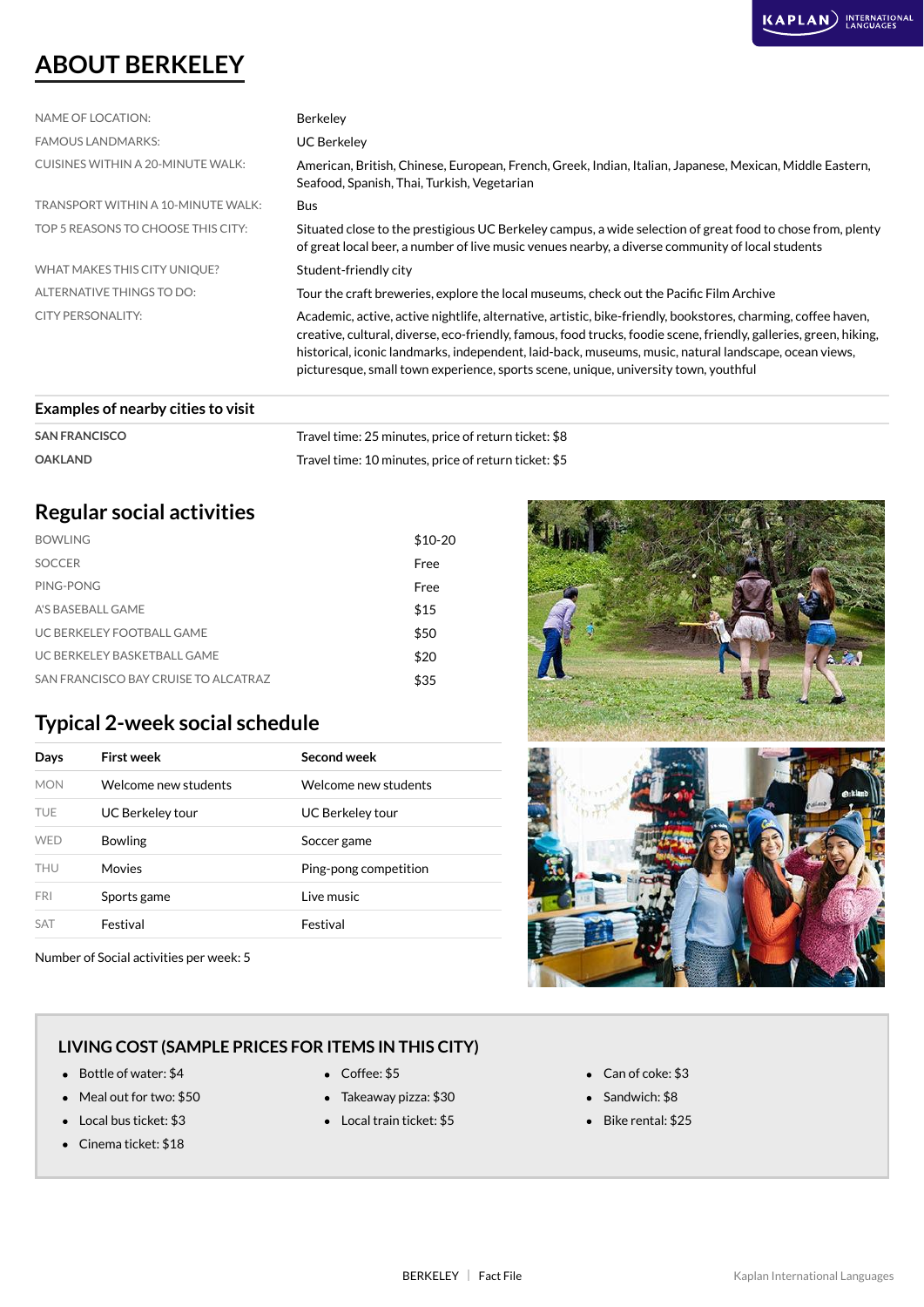### ACCOMMODATION IN BERKELEY BERKELEY CITY DORMS - YMCA





| <b>ADDRESS:</b>                   | 2001 Allston Way, Berkeley, CA 94704                                                                                                                                               |
|-----------------------------------|------------------------------------------------------------------------------------------------------------------------------------------------------------------------------------|
| <b>WEBSITE:</b>                   | https://ymcaeastbay.org/specialty-locations/berkeley-y-hotel                                                                                                                       |
| ACCOMMODATION TYPE:               | Student halls / hostels, single and twin rooms, shared bathrooms, mixed gender bathrooms, communal<br>kitchen for the halls/hostel, study area, dining area, TV in the common area |
| <b>SERVICES AVAILABLE:</b>        | Wi-Fi, linens and towels, cleaning service                                                                                                                                         |
| <b>EXTRA COST OF SERVICES:</b>    | Varies                                                                                                                                                                             |
| <b>BEDROOM:</b>                   | Wardrobe/closet, desk, lamp, chair                                                                                                                                                 |
| KITCHEN:                          | Pots & pans, cooking utensils                                                                                                                                                      |
| <b>FACILITIES:</b>                | Outdoor space, laundry facilites, gym, pool                                                                                                                                        |
| <b>EXTRA COST OF FACILITIES:</b>  | Varies                                                                                                                                                                             |
| <b>FAMOUS LANDMARKS NEARBY:</b>   | <b>UC Berkeley</b>                                                                                                                                                                 |
| VISITORS OR GUESTS ALLOWED?       | <b>No</b>                                                                                                                                                                          |
| <b>NOISE RESTRICTIONS?</b>        | Yes (From 21:00 every day)                                                                                                                                                         |
| SMOKING ALLOWED IN THE RESIDENCE? | No                                                                                                                                                                                 |
| 24-HOUR SECURITY?                 | Yes                                                                                                                                                                                |
| <b>ROOM CLEANING:</b>             | Bedrooms cleaned on arrival and weekly. Common areas are cleaned daily.                                                                                                            |
| <b>LINEN CHANGING:</b>            | Clean linen provided on arrival                                                                                                                                                    |
| <b>AVAILABILITY:</b>              | Year-round                                                                                                                                                                         |
| MINIMUM NUMBER OF WEEKS?          | Five weeks                                                                                                                                                                         |
| CHECK-IN AND CHECK-OUT TIMES:     | Check-in: Saturday 16:00 / Check-out: Saturday 10:00                                                                                                                               |
| <b>ROOM DEPOSIT?</b>              | No                                                                                                                                                                                 |
|                                   |                                                                                                                                                                                    |

|                                        | By foot                   | By bike                  | By bus     | By subway/train          |
|----------------------------------------|---------------------------|--------------------------|------------|--------------------------|
| Time to the school (Berkeley):         | 2 minutes                 | 1 minute                 | N/A        | N/A                      |
| Time to the nearest café / restaurant: | 1 minute                  | 1 minute                 | N/A        | N/A                      |
| Time to the nearest supermarket:       | 10 minutes                | 5 minutes                | 5 minutes  | 5 minutes                |
| Time to the nearest post office:       | 5 minutes                 | 5 minutes                | 5 minutes  | 5 minutes                |
| Time to the nearest ATM / bank:        | 2 minutes                 | 2 minutes                | N/A        | N/A                      |
| Time to the nearest sports center:     | N/A                       | N/A                      | N/A        | N/A                      |
| Time to the nearest hospital:          | 32 minutes                | 12 minutes               | 20 minutes | N/A                      |
| Time to the city center:               | 2 minutes                 | 1 minute                 | N/A        | N/A                      |
| Time to the main airport:              | 4 hours and 30<br>minutes | 1 hour and 15<br>minutes | N/A        | 1 hour and 15<br>minutes |